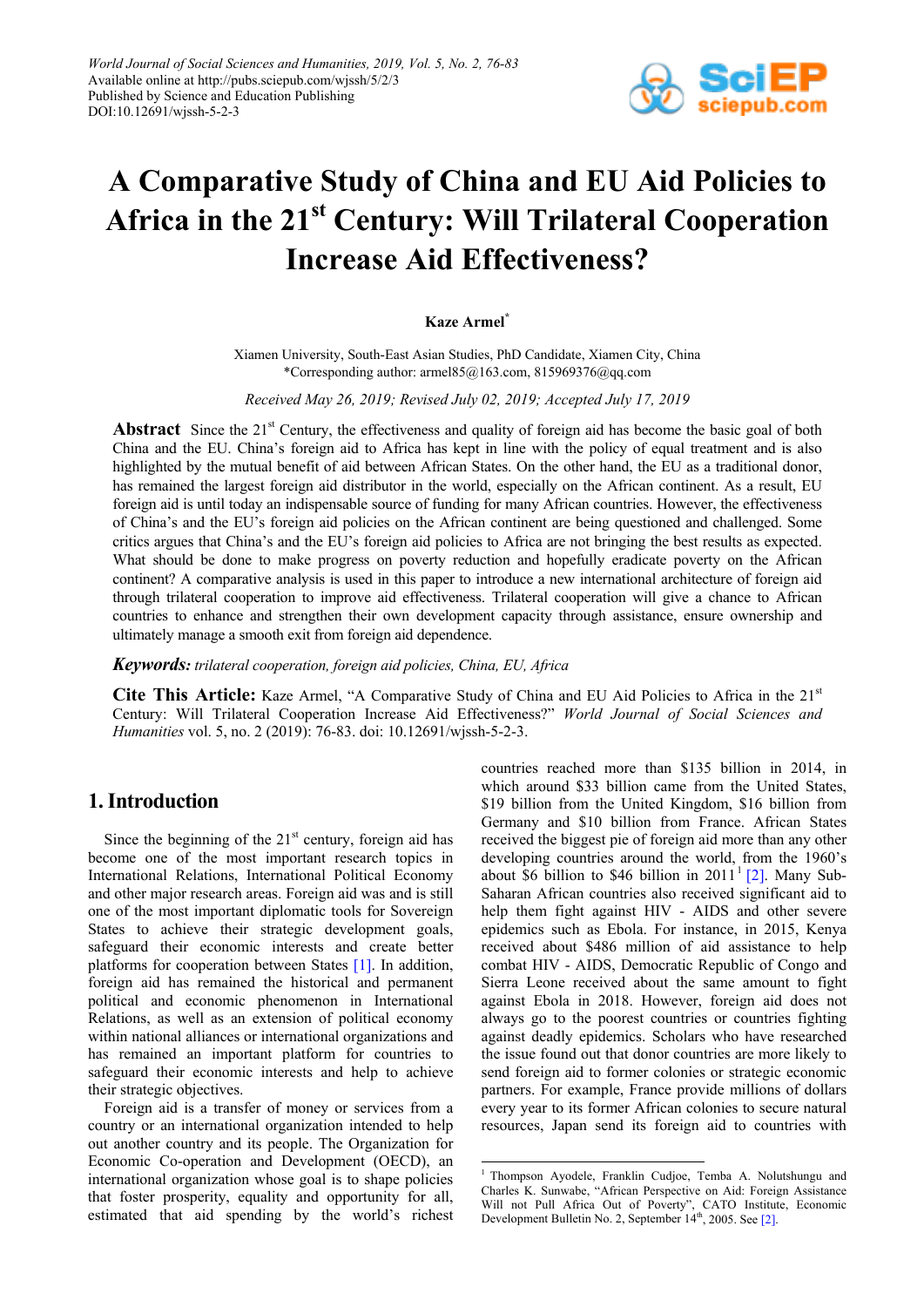similar political interests, and the USA send its foreign aid to its peace and security allies such as Egypt, South-Sudan, Sudan etc. to fight against terrorism, and sometimes donor countries use foreign aid to encourage trade with its aid recipient countries, like what China is doing on the African continent today. However, big donations don't guarantee the outcomes the donor country is looking for. There are quite a few ways that foreign aid programs go wrong, for instance when aid donor countries don't coordinate their aid when they don't involve the recipient countries and figure out how to allocate the money in the right direction. And when the recipient country is run by corrupted bureaucrats who don't use received foreign aid for its intended goals, foreign aid do more harm than good. This is what is happening now in many African countries.

Despite the good intention of aid donor countries around the world, they settle aid programs and aid policies to the African continent and don't involve the participation of their aid recipient countries while implementing them, and indirectly help or encourage corruption on the African continent and keep bad country leaders in power. This author believes that it is time to change this aid model and introduce a new aid infrastructure or aid model, one that encourages participation of aid recipient countries, in this case, African countries. Aid effectiveness is still low on the African continent because of the absence of the participation of African countries policy makers in many aid programs and policy implementation by foreign aid donors.

### **2. Status of Foreign Aid Policies to Africa**

In the beginning of the  $21<sup>st</sup>$  century, there has been important progress on poverty reduction, disease control and access to health care on the African continent. But, foreign aid has become a bad instrument of poverty reduction compared to other development indicators, such as investment, joint venture, etc.

Many African countries have been receiving foreign assistance for more than a century. Yet regardless of the motivation behind foreign aid, foreign aid has failed to deliver the promise of a sustainable economic growth and poverty reduction on the African continent. In 2000, many African countries became the focus of orchestrated world-wide pity, and the entire African continent has been turned into a place of despair in need of charity. By displaying despair, helplessness and hopelessness, many African countries have developed an unusual dependency on foreign aid to sustain their development plans, and in the process, many African countries have been stripped of self-initiative. The aid donors and African policy makers are partly to blame. Aid donors have somehow chosen to ignore the blatant alarm signals and have continued to pursue the same aid-based model for more than a half-century, even when the facts were apparent that the utilized aid model was ineffective. African policy makers on the other hand, also failed in calculating the best options for Africans and failed to generate consistent economic growth for their continent.

Billions of dollars have been provided through aid to the African continent. African countries annually receive foreign aid to the tune of 13% to 15% of their GDP, and that is an unprecedented transfer of financial resources from rich countries to poor countries. For instance, the Commission on Africa established by former British Prime Minister Tony Blair raised more than \$50 billion a year on the international capital market and used it to reverse Africa's economy. From President George Bush's Millennium Challenge Account to President Donald Trump's new African strategy introduced on the  $13<sup>th</sup>$  of December 2018, as well as Japan through TICAD, all have raised billions of dollars to boost grants to poorer African countries. Even the United Nations called on rich and developed countries to increase their foreign aid to 0.7% of GDP by 2015 to help develop African countries' economies. Current USA President Donald Trump is also likely to invest in Africa up to \$60 billion. Did these policies help or will help pull African countries out of their economic miasma? Most scholars who did research on the matter are skeptical. Allessina Alberto and David Dollar (2002) [\[3\]](#page-6-2) in their paper "Who gives foreign aid to who and why?", discuss the pattern of allocation of foreign aid from various donors to receiving countries. They found out that direction of foreign aid is dictated by political and strategic consideration such as economic needs or policy performance of recipient countries. Balls Andrew [\[4\]](#page-6-3) in his paper "Aid will not lift growth in Africa", however rushed, is stating hard truths behind the foreign aid industry, discourages African states and African policy makers to over-trust the foreign aid system.

The record of western aid to Africa is one of abysmal failure. According to IMF data, more than \$500 billion in foreign aid, quite the equivalent of four Marshall plans, were pumped into Africa between 1960 to 1998 . Ironically, many African countries are still dependent on foreign aid to sustain their internal economic growth, and many African citizens are still living under the poverty line at average of 2 dollars a day or bellow. Much of the foreign aid received on the African continent was simply looted. However, it is important to recognize that African countries in general have fundamental weaknesses. Foreign aid dependency engendered laziness on the part of the African policy makers, and further undermined Africans ability to determine their own best economic and political policies. Foreign aid, has become for many African countries a permanent income, and African policy makers have lost the intensity and desire to look for other better ways and options of financing their own development programs or long-term development projects. Equally, African countries also have development opportunities and a lot of potential. Perhaps the issue with the low efficiency of foreign aid in Africa has got to do with African policy makers low capacity building. But until today, foreign aid efficiency on the African continent is still low, despite the increase of aid funds or donations by major aid donors around the world. The international community has proven that aid donors are moving into the third world, especially in African countries, with medical drugs, food relief for the victims of wars or peacekeepers for African civilians who are facing civil wars, etc. Those aid policies are not productive because they treat symptoms not the causes.

The international community should not focus on poverty eradication on the African continent, but rather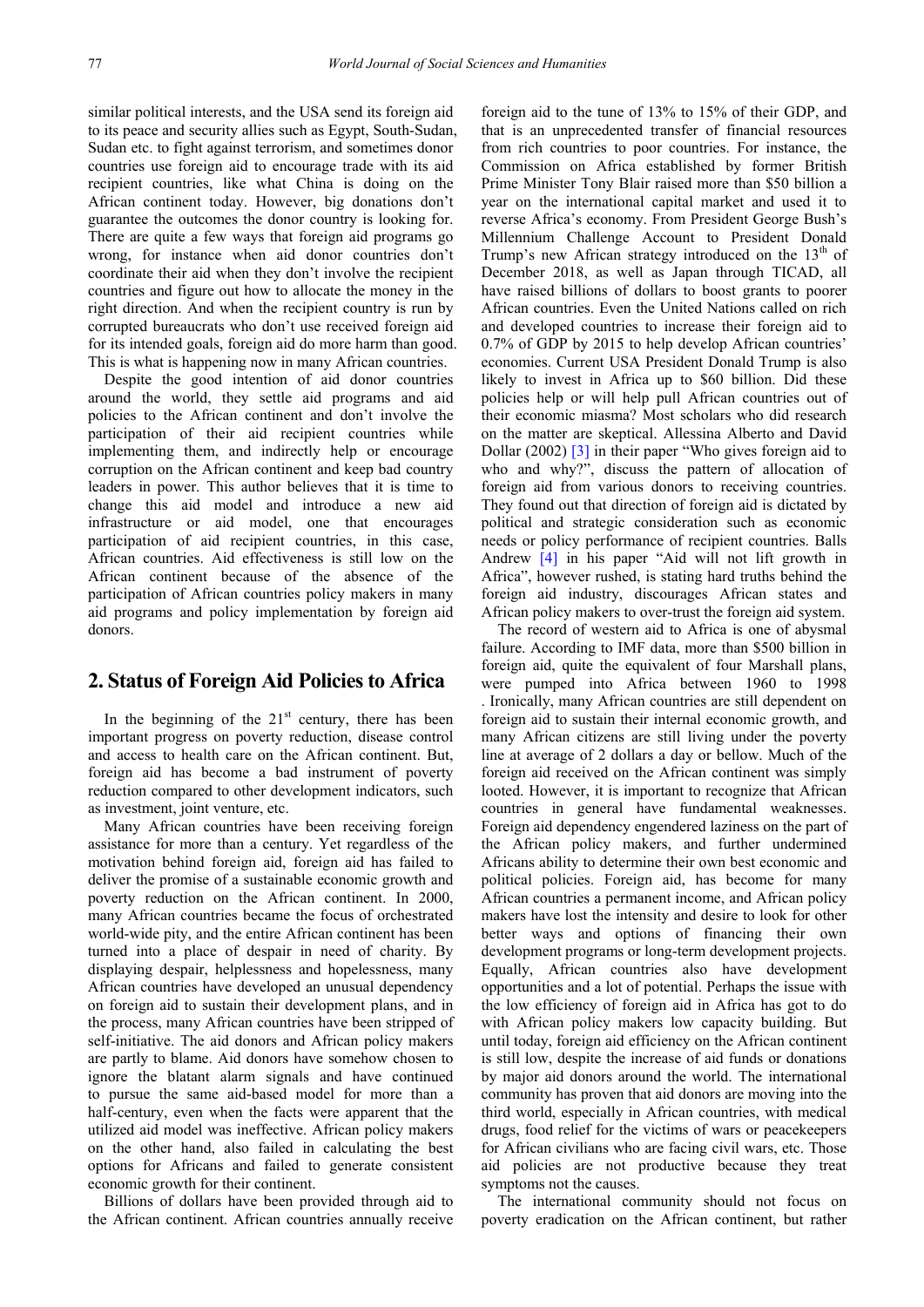focus on how to cooperate with African countries' policy makers and help to create wealth. Wealth is a function of income, and income comes from funding a profitable trading opportunity or a balanced win-win cooperation. Rick Rowden in his paper "Poverty reduction is not development" argues how poverty reduction doesn't necessary mean development. He also emphasizes that in the modern official discourse of foreign aid agencies, it has become increasingly difficult for them to give a proper definition of what is "development", or give an incentive and clear understanding on what the foreign aid is supposed to be for poor countries [\[5\].](#page-6-4) The international media also needs to reframe the challenge that Africa is facing, from a challenge of despair to a challenge of hope. Africa should not be biased as a hopeless continent in need of pity, but a continent of hope and many development opportunities. In fact, the African Economic Outlook database shows that in 2019, the African continent's general economic performance improved, its Gross Domestic Product reached an estimated 3.5% in 2018, about the same as in 2017 and up from 2.1% in 2016. Africa's average GDP growth is projected to increase up to 4.0% in [2](#page-2-0)019 and 4.1% in 2020<sup>2</sup> [\[6\].](#page-6-5)

### **2.1. The Status of China and the EU Aid Policies to Africa**

Since the  $21<sup>st</sup>$  century, China and the EU have emerged in transforming their aid models, aid methods, and aid policies. Since its foundation in 1993, the EU has been supporting African countries, and the EU-Africa bilateral relation has grown to the next level. In 2000, the African Union (AU) and the European Union established their formal bilateral cooperation framework through the African Union-European Union Summit<sup>[3](#page-2-0)</sup> [\[7\].](#page-6-6) The Summit has been the platform for dialogue between Europe and Africa. Each Summit focuses on the challenges that affect the two continents, such as peace and security and on their common interests such as creating youth employment opportunities, etc. At each AU - EU Summit, the EU introduces its new foreign development policies, including foreign aid policies to the African continent and highlight which policies are more critical, such as launch the aid for trade initiative, humanitarian aid and civil protection programs<sup>[4](#page-2-0)</sup> [\[8\],](#page-6-7) etc. The 5<sup>th</sup> and previous edition of the AU - EU Summit, the first summit ever held in Sub-Saharan Africa, was held on November  $29<sup>th</sup>$  and  $30<sup>th</sup>$  2017 in Abidjan, Cote d'Ivoire. A retrospective look of the previous 4 Summits reveal that Africa and Europe are looking into strengthening their bilateral relations.

China's practice of providing foreign aid to its neighboring countries goes back to the early 1950's. China's first foreign assistance to Africa was in 1956, and

l

its first African aid recipient country was Egypt. Since the early 1950's, China's approach to foreign assistance in Africa gradually coalesced around mutual benefit.

In 2000, the Forum on China-Africa Cooperation (FOCAC) was also implemented  $5$  [\[9\].](#page-6-8) Since its implementation, China and Africa's bilateral cooperation over the years has been closer, and China's foreign aid policies to Africa are also highlighted during each FOCAC Summit. On the  $7<sup>th</sup>$ and previous FOCAC Summit held on September 4<sup>th</sup> and 5<sup>th</sup> 2018 in Beijing, the Summit was concluded by the adoption of the FOCAC Beijing Action Plan (2019-2021), in which President Xi Jinping pledged \$60 billion in which aid to Africa estimated about \$15 billion USD [\[10\].](#page-7-0)

Since 2000, China's foreign aid has changed significantly and its foreign aid policies have changed as well. Since the early 2000s, the Chinese international development community has been calling for a bilateral aid agency that will help to enhance existing cooperation between different government agencies and address the concerns of recipient countries. In 2018, China established the China International Development Cooperation Agency (CIDCA), a key agency in supporting ongoing operations of Chinese Embassies abroad and promoting South-South Cooperation [\[11\].](#page-7-1) The agency, along with China's Foreign Ministry, work hand in hand and establish together foreign aid policies. CIDCA answers directly to China's State Council, make China's overall foreign aid plans, and ensure that all future aid plans are more in line with China's Belt and Road Initiative (BRI). The One Belt One Road Initiative is becoming a leading component in China's overall foreign policy and reforms to China's foreign aid programs. However, the agency is not getting the attention of the Chinese Government as it should, because Chinese foreign aid is still in the hands of a few individuals from China's Economic and Commercial Counselor's office. Since the turn of the  $21<sup>st</sup>$  century, China has increased its engagement with African countries, China is becoming the largest trading partner and one of major providers of foreign aid on the African continent. Today, China is more active on the African continent, more than its predecessor, the EU country members, former colonial overlords of many African countries. Chinese companies and its advisers are everywhere in Africa.

China's aid policies to Africa has two major characteristics: first, China's aid policies don't impose conditions or ask for favors from recipient countries; and second, China's aid policies improve self-development and capacity building. When it comes to providing aid, China has never attached any condition to any African country, rather political or economic. However, when it comes to investment, China, as any external investor, advocate win-win approaches and impose some conditions. Through China's aid policies to Africa, African countries now have access to Chinese concessional and nonconcessional loans, and they are improving African countries infrastructure sector.

The EU on the other hand, its aid policies to Africa also have two major characteristics: first, its aid policies are long-term, planned and sustainable; and second, they cover some specific zones on the African continent,

<u>.</u>

<span id="page-2-0"></span><sup>&</sup>lt;sup>2</sup> African Economic Outlook 2019;

https://www.afdb.org/en/knowledge/publications/african-economicoutlook; accessed in July  $16<sup>th</sup>$ , 2019. Se[e \[6\].](#page-6-5)

<sup>&</sup>lt;sup>3</sup> See History of the African Union-European Union Summit;

http://www.sommetuaue2017.ci/en/history/; accessed on June 5<sup>th</sup>, 2019. Se[e \[7\].](#page-6-6) 4 European Commission: "Humanitarian aid and civil protection

programs in the Horn of Africa";

<span id="page-2-1"></span>https://www.neweurope.eu/article/additional-e100-million-to-supportvulnerable-communities-in-the-horn-of-africa/; accessed on June  $6<sup>th</sup>$ , 2019. Se[e \[8\].](#page-6-7)

<sup>5</sup> See History of the FOCAC Forum;

https://www.focac.org/eng/; accessed on June 6<sup>th</sup>, 2019. Se[e \[9\].](#page-6-8)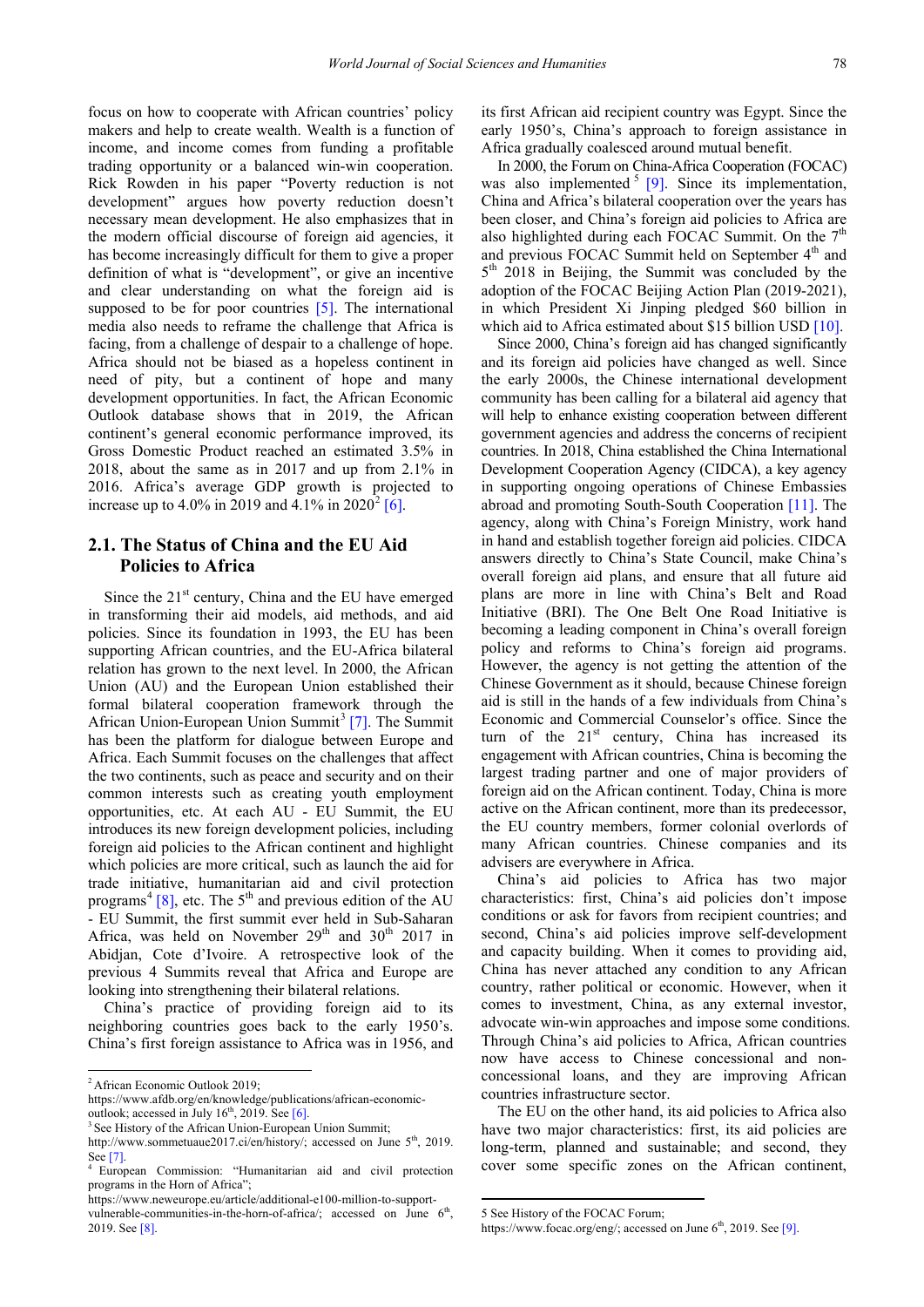notably the north part of Africa, the Sahel region and Lake Chad region, and the Horn of Africa. Recently, the EU has adopted seven major aid programs worth  $\epsilon$ 99.5 million and has made additional funds to support them<sup>[6](#page-3-0)</sup> [\[12\].](#page-7-2) At National level, these programs are still under supervision, and only four African countries, notably Kenya, South-Sudan, Sudan and Ethiopia have agreed to launch them. At the regional level, these programs are being implemented in the East African Community (EAC), Southern African Development Community (SADC) as well as in the Economic Community of West African States (ECOWAS).

## **2.2. How Effective Are China and the EU Aid Policies to Africa?**

Based on maintaining its original characteristics, known as the eight principles<sup>[7](#page-3-0)</sup> [\[13\],](#page-7-3) Chinese aid policies to Africa have gradually achieved remarkable results, especially under the One Belt One Road Initiative, by implementing new ways of African aid reform, strengthened supervision and evaluation. Chinese aid policies to Africa reflects China's efforts on poverty eradication, exhibit a sense of justice, especially by maintaining equal treatment. Through infrastructure, China has lifted even the poorest countries in Africa from a poor level to a level of a developing countries. Through aid policy implementation, China's aid policies to Africa are implemented according to local African realities, especially by increasing African countries' agricultural techniques, improving their infrastructure sector, increasing African citizen know-how by technology transfer [\[14,15\],](#page-7-4) etc.

The EU on the other hand, its aid policies to Africa are also significant. Politically speaking, the EU aid policies to Africa intensify cooperation on peace and security, human rights, democracy, fundamental freedoms, rule of law and good governance  $[16]$ . The EU aid policies in Africa focus more on education by promoting the use of affordable digital technologies for basic education and health, and is helping to improve women's and human rights on the African continent. Economically speaking, among many aid recipients around the world, African countries have been the most favored for EU foreign aid, and have been receiving its aid for a long time and at the widest range. Within the last decade, the EU has been updating its foreign aid policies to Africa, not only by reinforcing its "Emergency Trust Fund for Africa", critical to many African countries, or supporting the USA driven counter-terrorism policies in the Horn of Africa, and also by strengthening its Trade Related Assistance policies with African countries, reinforcing the Joint Africa - EU Strategy (JAES), as well as the implementation of a program to strengthen research and innovation capacity in

l

the African, Caribbean, and Pacific Group of States (ACP). The EU aid policies to Africa, especially by supporting the UN peacekeepers in Africa, reiterate the commitment to deepen partnership for peace and security at national and regional levels, ensure the sustainability of peace and security efforts in Africa, support the implementation of the African Peace and Security Architecture (APSA). Lately, the EU has set up two newly approved programs that will support the United Nation's Comprehensive Refugee Response Framework, already active in Ethiopia, and new funds have been approved for two ongoing development programs in Kenya.

## **3. Challenges that China and the EU Face while Implementing Their Foreign Aid Policies to Africa**

The fundamental basis and target of China's foreign aid policies are not that different from the ones of the EU. This author believes that both China and the EU, while implementing their aid policies in Africa or elsewhere, are aiming to improve recipient countries' economic performances and social welfare systems, while also serving their own national interests. However, China and the EU, despite their good intention, both face many challenges that affect their foreign aid effectiveness. China and the EU aid policies in Africa tend to respond more to their interests rather than aid recipients.

The common challenge that China and the EU share is, their aid policies can be characterized as a micro-macro paradox. For example, China and the EU set policies that support the approach to food aid. Tonnes of rice and beans are given to many African countries every year. But those tonnes of rice and beans are produced or imported from China and Europe. African farmers are also producing rice and beans, and probably a better quality, but China and the EU instead of buying rice and beans from local African farmers, which can potentially help them create a more sustainable market for them, deliver their tonnes of rice and beans and put local African farmers out of business. For instance, earlier this year in March 2019, Mozambique encountered a severe cyclone (cyclone IDAI) and China, by the Chinese Ambassador in Mozambique Mr. Su Jian, donated 100 tonnes of rice to the Headquarter of Mozambique National Disaster Relief Bureau. Mozambique's neighboring countries', Tanzania, Zambia, etc., farmers produce rice and maybe a better quality than the one offered by China. China could have bought the rice locally, which might have increased local farmers revenue and probably at a lower price. The European Union also does the same in many other African countries.

Despite the effort of China and the EU while providing food aid, they don't solve hunger nor famine on the African continent, and they certainly do not create jobs as well. If they were buying food aid from local African farmers, they could have encouraged more local farmers to produce more and at the same time create jobs, reducing alarming unemployment of youth in Africa. This is one of many examples that are happening, however short-term evaluated, but are being sustained by China and the EU on the African continent.

<span id="page-3-0"></span><sup>6</sup> European Commission Press Release Database; See:

http://europa.eu/rapid/press-release\_IP-19-2729\_en.htm; accessed on June 7<sup>th</sup>, 2019. See [\[12\].](#page-7-2)

<sup>7</sup> The eight principles refer to Chinese Premier Zhou En Lai official visit to Africa in 1964, he announced the eight principles which have been since the cornerstone of Chinese foreign aid. Se[e \[13\].](#page-7-3)

Negotiating directives for a Partnership Agreement between the European Union and its Member States of the one part, and with countries of the African, Caribbean and Pacific Group of States; Brussels, 21 June 2018; http://data.consilium.europa.eu/doc/document/ST-8094- 2018-ADD-1/en/pdf; accessed in June  $22<sup>nd</sup>$ , 2019. Se[e \[16\].](#page-7-5)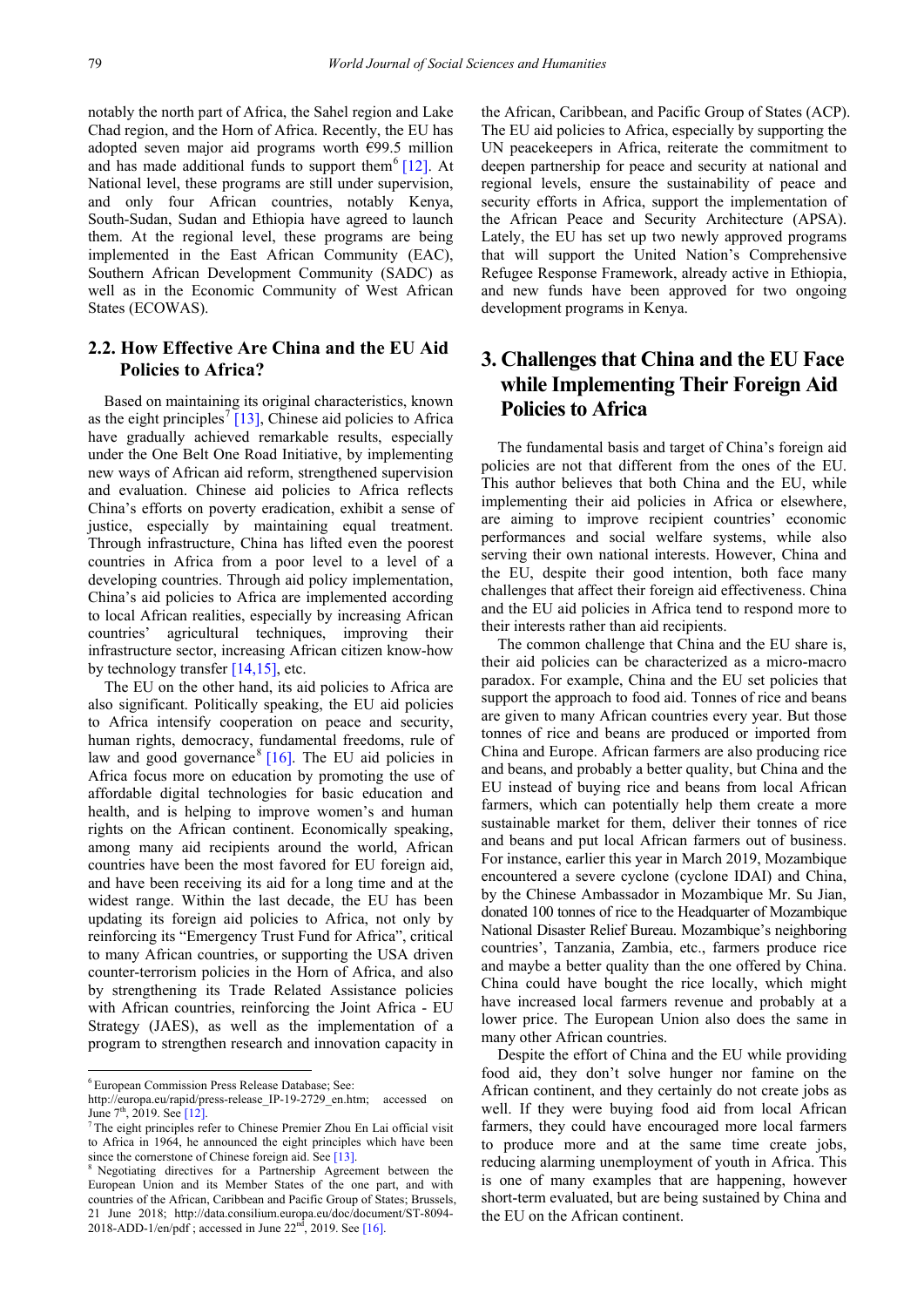Scholars from different areas who did research on how to increase aid effectiveness found that by cooperation, there is a chance to improve aid effectiveness, especially in Africa. Uwe Wissenbach and Benrt Berger in their paper "EU-China-Africa Trilateral Development Cooperation" underline how "cooperation" is important. In their research, they found out that resolving North-South differences can no longer proceed without allowing developing countries an equal voice, propose instead trilateral cooperation [\[17\].](#page-7-6) Hang Zhou, another scholar, in his paper, "China-Britain-Uganda: Trilateral Development Cooperation in Agriculture", also highlights the importance of cooperation and argues that China, Britain and Uganda, need to strengthen their cooperation in order to eradicate poverty and hunger in Africa [\[18\].](#page-7-7)

The critical challenge for China's foreign aid efficiency is its different approach while implementing its aid policies or delivering foreign aid. China's approach to the global south, especially while providing aid, differ in many aspects from the standard of Official Development Assistance (ODA) set by the Organization for Economic Co-operation and Development (OECD), which the EU follows. The problem is that Sino - Africa interactions have not been well studied and understood. So, there seems to be a rise of criticism of Chinese relations with the global south, especially with African countries. Some critics accuse China of loading African countries with heavy loans, increasing African countries' foreign debt burden, others accuse China of taking advantage of corrupt African Governments and bureaucrats and having its hands on massive resources. China's aid policies to Africa, along with its investment policies are now being questioned. Critics have long argued that Chinese aid to Africa is mainly self-interested and perhaps even harmful for many African countries [\[19\].](#page-7-8) Some argue that Beijing is using its abundant largesse to secure natural resources on the African continent. From an African perspective, China, as any other major aid donor in Africa, has its own agenda, its own strategy. In fact, the central question is that all States dealing and engaging with Africa have their own national interests zealously and selfishly safe guarded. There is no father Christmas State interested in Africa. To believe otherwise is to believe in a myth. Therefore, all external actors, including the EU or its member countries, are present on the African continent to present an opportunity on poverty reduction. The ability to utilize that opportunity and turn it into an advantage lies in the hands of African citizens themselves. African countries have realized that foreign aid has not been effective as expected. The problem is that many African countries lack the internal, institutional framework and policy framework that can make it possible for them to benefit from their external relations. The productive margin in many African States' search for revenue does not necessarily lie in their own domestic economy, but rather lies with international donors. Until today, Africa's development plans are drawn thousands of miles away by international institutions like the IMF or the World Bank, developing countries like China, India, Russia, or even developed countries like the EU member countries, the United States of America and Japan. And most of the time, these institutions and aid donor countries, whatever they draw or implement as aid policies, without African countries' participation or

cooperation, will always be out of touch with Africa's local realities. All implemented aid policies will always be ineffective at some point. This history has taught us a lesson. In the 1960s, the donors themselves contributed much to the failure of aid effectiveness in Africa because foreign loans and aid programs were badly monitored and often stolen by corrupt bureaucrats. For many African countries, especially corrupted ones, it is still the same, bureaucrats are the ones profiting more from the hand of the aid donor.

China's challenges while engaging with Africa today, especially while implementing its aid policies, is that China failed to respond or to follow the standards of the ODA set by the OECD, perhaps because China is not a member of the OECD and doesn't really need to follow the given standards, and China is also trying to prove that there are many other options to reach the same objectives. China prefers using its own methods and strategy to achieve the same results. But will China's aid policies to Africa outcome be different from its predecessor?

The EU on the other hand, especially while implementing its aid policies, its challenge is how to secure its own interests on the African continent despite the rise of other major aid donors, mostly BRICS country members. Specifically, the EU is aware of the intensive presence of China's development programs in Africa especially in infrastructure, agriculture and mining. Many African countries are turning their interests from the West to the East, they are especially looking for other options on how to strengthen their bilateral relations with Asian emerging countries, especially China and India. Besides Africa, the EU is also aware of China's position as a key global actor and leading technological power in the world. And this poses a major threat to the EU  $[20]$ . With the intensive China's presence on the African continent, the EU's interest in Africa will be threatened, unless the EU proposes a more balanced plan of action or aid programs that can include the participation of China. In this regard, the EU has made progress. In June  $13<sup>th</sup>$ , 2019, the EU launched its External Investment Plan (EIP) with the private sector in many African States which is bringing key institutions and individuals in Africa together. The main objectives of the EIP is to uplift private and public investment through a variety of financial instruments, including grants provided by the EU. The EIP will boost both private and public investment for African States, and is enhancing a favorable investment climate and will help create job opportunities, foster innovation and sustainable economic growth in the framework of an integrated approach as well as strengthen economic and commercial ties between European and African young generations.

The challenge that is even obvious is, China and the EU approach to Africa, or so to say China and the EU aid policies to Africa seems to be a competition, rather than cooperation. For Africa, this might be a good thing because competition will give the African continent best options and choices. The challenge will be for the African policy makers or leaders being forced to choose which ones respond to their interests, reminiscent of the cold war mantra. However, neither China and the EU's aid policies to Africa will once and for all eradicate poverty in Africa without the African States policy makers involvement and cooperation. African States should be the ones making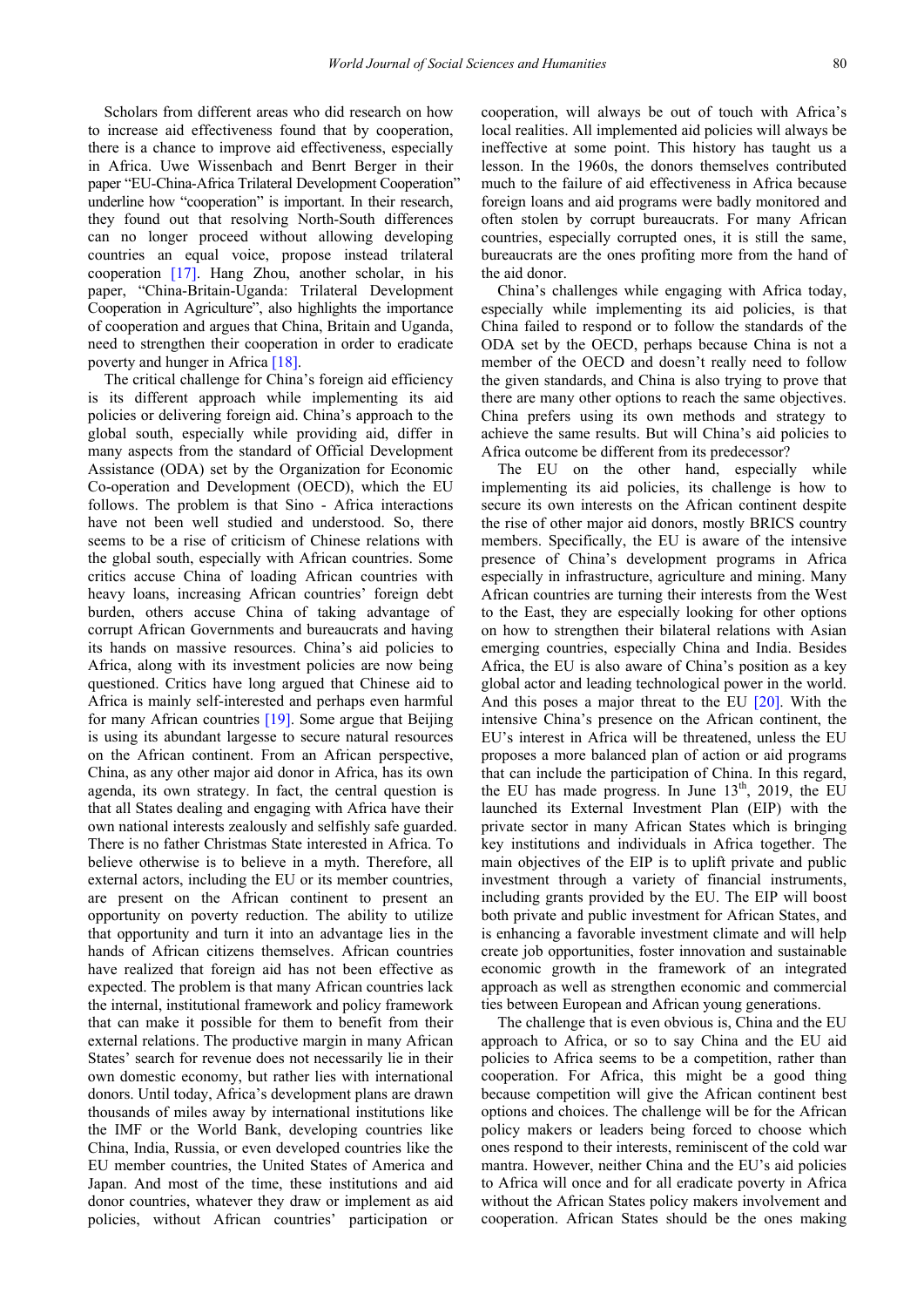demands on what they need as foreign aid, rather than being satisfied with cliches of mutual benefits or grants from China and the EU.

# **4. Trilateral Cooperation: Why Is It the Best Option to Increase Aid Effectiveness?**

Trilateral Cooperation is a form of cooperation, if well managed, benefits all parties concerned, and is becoming the best option of interaction in the  $21<sup>st</sup>$  century, despite the rise of protectionism globally. The need to ensure that trilateral cooperation will benefit developing countries, in this case, African countries, seems to be generally accepted in policy documents issued by the United Nations (3362-S-VII), the African, Caribbean, and Pacific Group States (ACP), the African Union, etc. and in policy documents issued by other international bodies, such as the African Development Bank, the European Investment Bank, etc.

China and the EU are major players in the international community [\[21\],](#page-7-10) they are also two of the three largest economies and traders in the world, and their bilateral cooperation have caught the attention of international media. By strengthening their bilateral relationship, the EU and China have committed to a comprehensive strategic partnership as expressed in the EU-China 2020 Strategic Agenda for Cooperation [\[22\].](#page-7-11) The EU is China's biggest trading partner, and China is the EU's second biggest trading partner. China and the EU's trade average reach  $\epsilon$ 1 billion a day. Both China and the EU oppose protectionism and advocate for free trade. In 2015, a joint statement between China and the EU on "Cost-effective, low-carbon economy" was signed, China and the EU both are committed to implementing the 2015 Paris Agreement. Lately, on March 12, 2019, the EU and China launched their new bilateral cooperation, which will further strengthen their mutual relation and open new development opportunities. This seems to work well for China and the EU, they mastered on finding common ground to secure their common interests. But when it comes to African issues, China and the EU haven't yet found a common ground or even a formal way of cooperation. In this regard, African States need to mobilize the right mindsets, rather than expecting more external aid or mentally marry to the idea that nothing can get moving without external finance, external involvement or even international appeals to raise money, and only this way can open more ways of cooperation.

Trilateral cooperation will work out for Africa if African States come as one and redress existing fundamental inequality, pervasive corruption, and power struggles that are undermining its society. What are African States doing about this to encourage trilateral cooperation? The Africa that we normally hear about in the news is an Africa about death, poverty and disease. But Africa is a continent of 54 countries, many African countries in some specific areas are emerging even faster than many Asian developing countries. This is the narrative of the rising Africa. As a case study, Rwanda, is a Sub-Saharan country that has gone through many trials and tribulations. To encourage trilateral cooperation, Rwanda has decided to become the technology hub on the African continent. Rwanda, as many African countries, is a country with many mountains and hilly terrain. It is very difficult to deliver services to people, especially medical services. To overcome this issue, in order to save its citizen lives, Rwanda has decided to use drones to deliver lifesaving drugs, vaccines and blood to citizens in unreachable places. Rwanda is now working with ZIPLINE company, with UPS as well as GAVI, a global vaccine alliance to save lives.

# **5. How to Enhance Trilateral Cooperation in the Best Interest of Africa?**

The domestic issues in Africa have for a long time paved a way for other foreign sovereign states to take advantage of the continent's rare resources. However, African countries, under the auspices of the African Union, have decided to work together and set policies and demands that are the best options for Africa. As case study, African countries have joined their hands to fight against climate change, and climate change is a global issue that is catching also the attention of the West as well as the East. The whole African continent contributes less than 3% of greenhouse gas emissions but is disproportionately suffering from the negative impacts of climate change. Very often, many African countries suffer drought and floods, and it is getting more frequent. To overcome this, in 2016, the African Development Bank - AfDB has stated that it plans to invest huge amounts in funding pledges that are aimed at combating climate change in Africa. During the  $31<sup>st</sup>$  Session Seminar of the New Partnership for Africa's Development Heads of State and Government Orientation Committee back in 2016, the AfDB President Mr. Akinwumi Adesina revealed a raise of capital of \$5 billion per year until 2020 to fight against climate change in Africa. At the national level, African countries under the auspices and support of the African Union, also decided to form an organization - "the African Risk Capacity (ARC)", a weather-based insurance agency that helps African countries to better plan, prepare, and respond to extreme weather events and natural disasters. Today, more than 32 African countries pay insurance each year to the insurance agency, about \$3 million a year from their own resources so that in the event any African country that faces a difficult drought situation or flood, the money is paid out to the country to take care of its populations instead of waiting for foreign aid to come. In 2018 only, the African Risk Capacity insurance agency paid more than \$20 million to Mauritania, Niger and Senegal. All these initiatives and efforts enabled the African continent to take care of more than one million African citizen affected by drought on the continent, helped to restore livelihoods, and this initiative is one of the key solutions to decrease illegal immigration, either to neighboring countries or Europe. This initiative is one of the many of Africa's self-initiatives that has caught the attention of the West and will be a key component to encourage trilateral cooperation in regard to Africa's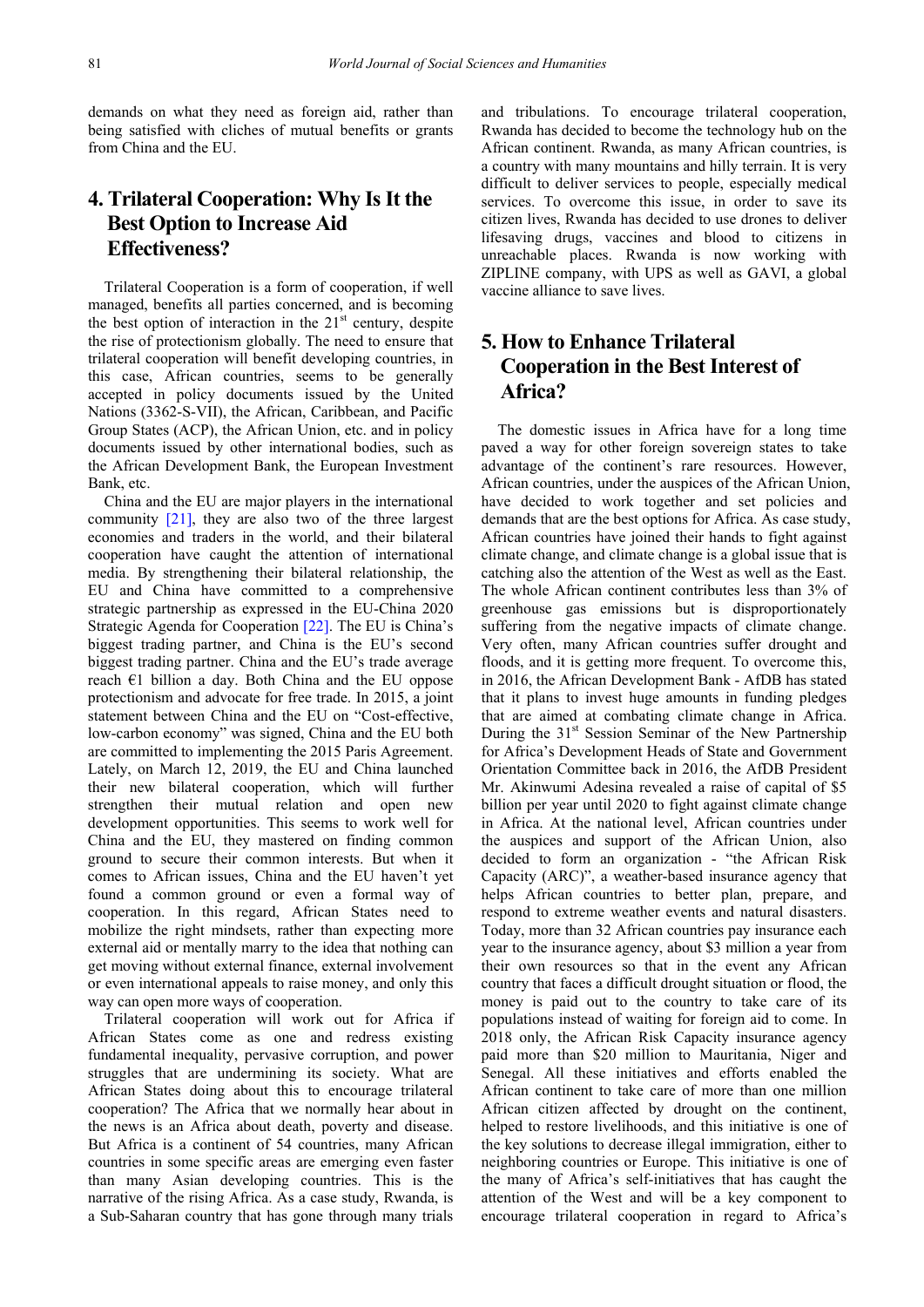interests, and might be one of the best solutions to decrease illegal immigration in European countries. This Africa's self-initiative has raised the interest and support from EU country members, notably France, Italy, England and Germany, as well as NGO's such as the World Food Program (WFP), Medecin Sans Frontieres (MSF), etc. Lately, the World Food Program and African Risk Capacity agency have extended their administrative service agreement until 2024.

Besides supporting the AfDB and the African Union on the ARC initiative, France and Germany are also working with the AfDB and the AU on critical development sectors such as energy to improve the quality life of African citizens. In this regard, the AfDB managed to raise about \$12 billion a year to help light up and power Africa. France and Germany also launched the "Africa Renewable Energy Initiative", which raised awareness to international medias, and is an encouraging move on implementing trilateral cooperation on the African continent. There are many Africa's self-initiative development plans, such as the Agenda 2063, the East African Community 2050 Development Vision, etc. However, for now, African countries cannot achieve and sustain their development initiatives by themselves without foreign intervention or foreign assistance. In this regard, they still need foreign aid, especially the assistance of China and the EU. Africa's self-initiative development programs should be the focus of China and the EU while implementing their foreign aid policies to Africa, and in future, through cooperation with African countries, and pushing forward trilateral cooperation, aid effectiveness will increase on the African continent.

#### **6. Conclusions**

This paper focused on how to improve foreign aid effectiveness in Africa by proposing a new international cooperation - trilateral cooperation between China, the EU and Africa. Despite many research conclusions on how foreign aid is ineffective on the African continent or how foreign aid is a bad instrument for sustainable development, this author believes that the problem is not that foreign aid is a bad instrument for a sustainable development, but only by being dependent on it is it. Unpaved roads and abandoned areas are accessible now because of the increase of aid in the infrastructure sector; agricultural technologies are being transferred to African farmers to fight against hunger and famine; peacekeeping troops are helping in many African countries facing civil wars; a fight against HIV - AIDS and malaria is being implemented in many African countries, etc. Reshaping this mentality maybe will change the outcome. In the past sixty years, at least a dozen developing countries, mostly Asian, and a few African, have experienced phenomenal economic growth, such as China, South-Korea, Rwanda, Angola, Ethiopia, etc. through well managed foreign aid.

This paper also focused on a comparative study between China and the EU aid policies to Africa since the beginning of the  $21<sup>st</sup>$  century with the view of finding out how to improve aid effectiveness on the African continent, analyzing different aid concepts, aid characteristics, etc.

The paper also pointed out some challenges that China and the EU are facing while implementing their aid policies to Africa, and the reason why there are still problems of aid effectiveness through which reflection and approach to policy directions can help to improve African countries' economic growth through foreign aid. Qualitative method of analysis was also adopted in this paper.

A takeaway from this paper is the introduction of trilateral cooperation between China, the EU and Africa. Trilateral cooperation will give a chance to African countries to enhance and strengthen their own capacity through foreign aid or foreign assistance, ensure ownership and ultimately manage a smooth exit from foreign aid dependence. A guidance for China and the EU through South-South Cooperation as well as North-South Cooperation can be a key component in reinforcing trilateral cooperation. China's increased presence in Africa can offer major and rare opportunities for trilateral cooperation to the EU. However, it is important to recall that the rationality of African countries must be aroused to produce bilateral agreements that play at their epicenter. History has taught us a lesson, there was never and never will be no father Christmas state interested in Africa without nothing to gain in return. Therefore, it is up to African policy makers to make the best options for them and set their priorities right to welcome trilateral cooperation at their best interests. Neither China nor the EU will ever be saviors of Africa's fundamental problems and realities. The desire of China and the EU to be more active on the African continent, especially by providing well-guided foreign aid, supporting ongoing Africa's self-development initiatives as well as linking the Sustainable Development Goals with African countries' National Development Goals is welcoming news for African countries, but Africans themselves must be mindful of their policies driven nation interests as China, the EU member countries have done over the years.

## **References**

- <span id="page-6-0"></span>[1] Carol Lancaster, "Foreign Aid: Diplomacy, Development, Domestic Politics", University of Chicago Press, 2006.
- <span id="page-6-1"></span>[2] Thompson Ayodele, Franklin Cudjoe, Temba A. Nolutshungu and Charles K. Sunwabe, "African Perspectives on Aid: Foreign Assistance Will Not Pull Africa Out of Poverty", CATO Institute, Economic Development Bulletin No.2, September 14<sup>th</sup>, 2005.
- <span id="page-6-2"></span>[3] Alesina, Alberto, David Dollar, "Who gives Foreign Aid to Whom and Why?", Journal of Economics Growth, 5: 33-63(March 2000).
- <span id="page-6-3"></span>[4] Balls, Andrew, "Aid will not lift Growth in Africa, warns IMF", Financial Times, January 6<sup>th</sup>, 2005.
- <span id="page-6-4"></span>[5] Rick Rowden, "Poverty reduction is not development", *Review of African Political Economy*, Vol.37, 2010, p. 503-516.
- <span id="page-6-5"></span>[6] African Development Bank, African Economic Outlook 2019; https://www.afdb.org/en/knowledge/publications/africaneconomic-outlook [accessed in July  $16^{th}$ , 2019].
- <span id="page-6-6"></span>[7] African Union-European Union Summit 2017;
- <span id="page-6-7"></span>http://www.sommetuaue2017.ci/en/ [accessed in July 16<sup>th</sup>, 2019]. [8] Publications office of the European Union; https://publications.europa.eu/en/publication-detail/-
- /publication/02e57613-b5d2-11e5-8d3c-01aa75ed71a1 [accessed in July  $16^{th}$ ,2019]. [9] Forum on China-Africa Cooperation:
- <span id="page-6-8"></span>https://www.focac.org/eng/zfgx\_4/zzjw/ [accessed in July 15<sup>th</sup>, 2019].